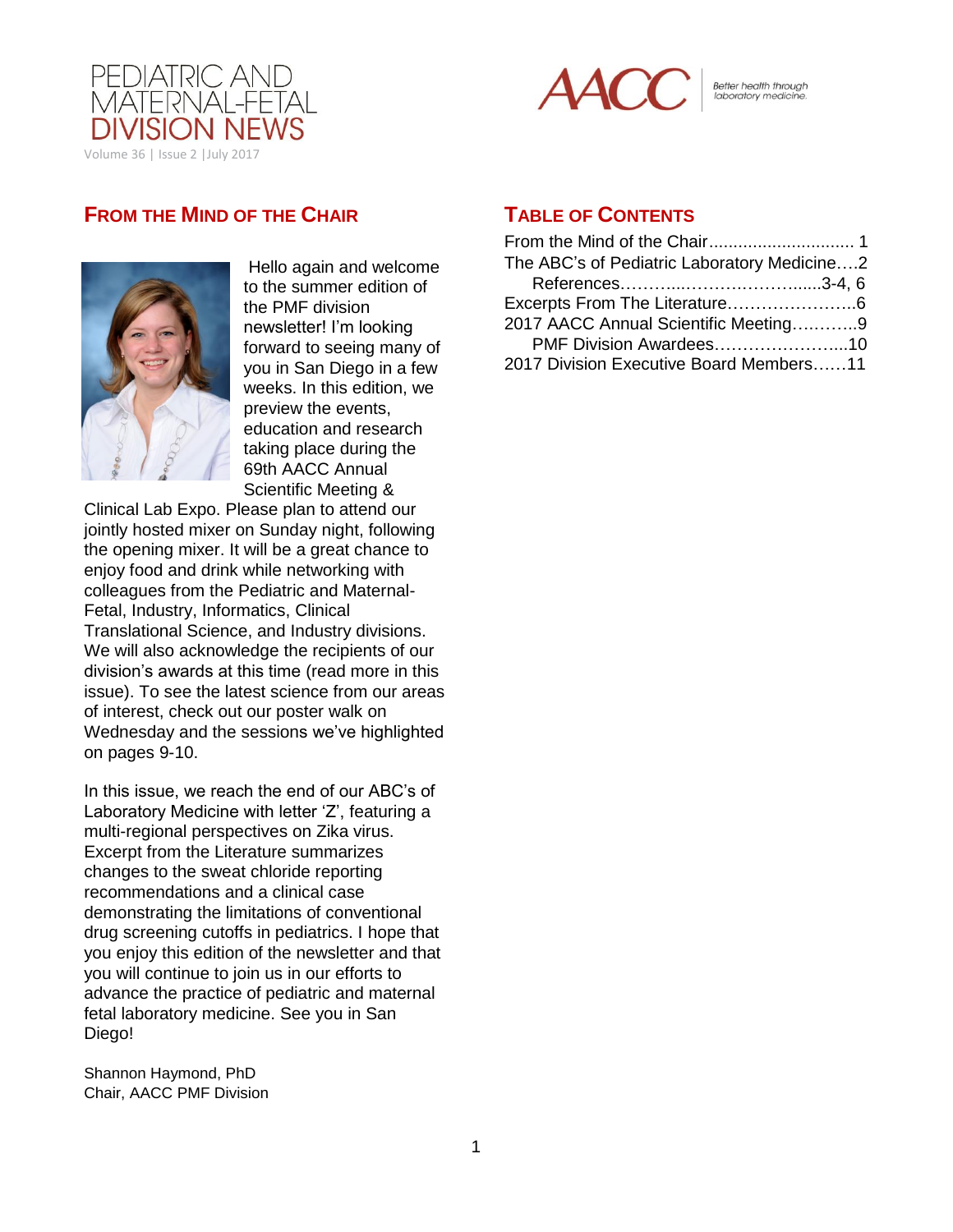## <span id="page-1-0"></span>**The ABC's of Pediatric Laboratory Medicine:**



**Z IS FOR "ZIKA VIRUS TESTING: FROM BRAZIL TO THE U.S.**

To finish off this round of ABC's of Pediatric Laboratory Medicine we have a special two part article covering the efforts in the clinical laboratories of Brazil and the U.S. to help with the diagnosis of Zika. Thank you for your readership!

Sincerely,

Van Leung-Pineda

PMF Newsletter Editor

## **1) Zika Virus: a Brazilian overview**

Danielle Alves Gomes Zauli<sup>1</sup>, PhD; Feliciana Lage de Oliveira Marinho<sup>2</sup>, Msc; Elvis Cristian Cueva Mateo<sup>3</sup>, PhD.

1 : Senior Researcher

2: Full Researcher

<sup>3</sup>: Head of Research & Development Research & Development Division Hermes Pardini Institute

### **Epidemiology of Zika Virus in Brazil: the beginning of the epidemic**

Zika virus (ZIKV) pandemic is alarming although, with the scarcity of literature, the exact details of the disease are not clear. In March 2015, researchers from the Federal University of Bahia confirmed the introduction of Zika virus (ZIKV) in Brazil. Serum samples from 24 exanthematous patients from Camaçari in Bahia were tested and 7 of them presented positive diagnosis to Zika by Real-time PCR (RT-PCR) (1-3). Approximately 440,000-1,300,000 cases of ZIKV in Brazil were reported during the outbreak in 2015. According to data from the

2

Brazilian Ministry of Health 215,319 probable cases in 2016 were reported, 8 deaths were confirmed in laboratory. In 2017, so far 7,911 probable cases were reported, among which 2,826 (36 %) cases were confirmed. Based on the analysis by geographic region, the Midwest and North region presented the highest incidence of Zika virus infection. Among the Federative Units the highest ZIKV-positive prevalence were observed in state of Tocantins, Roraima and Goiás. Outbreaks suggest that ZIKV is an emerging disease and it might be associated with the increasing numbers of congenital microcephaly cases reported in the country. In 2016, 10,867 cases were reported, of which 3,183 (29,3%) cases remain under investigation and 7,684 (70,7%) cases were investigated and classified, with 2,366 confirmed cases (4).

### **Laboratory Diagnostics for Zika Virus: Molecular and Serologic Tests**

The routine laboratory diagnosis for ZIKV infection is based on the same strategies used for other arboviruses, such as RT-qPCR (Viral RNA Detection) and serologic assays (Antibodybased Detection). Usually, the approach used will depend on the analysis goal, laboratory infrastructure, technical expertise and sampling availability.

The diagnosis of ZIKV infection performed by serological tests can detect ZIKV specific IgM / IgG antibodies after 5-6 days from the onset of symptoms, with increased titers found within 2 weeks. Therefore, these tests are the bottleneck of ZIKV infection diagnosis so far. The high prevalence of dengue seropositivity in Brazilian patients interferes with ZIKV serological tests due to cross-reactivity and it makes a seroprevalence study of ZIKV difficult. A study carried out by a team of researchers from Institute Hermes Pardini aimed to evaluate the performance of commercial Euroimmun ZIKV ELISA test (Euroimmun, Lübeck, Germany) using different panels from Brazilian patients exposed to Dengue (DENV) and Chikungunya (CHIKV) infection. It was possible that positive samples for the dengue virus may also be positive for ZIKV. No cross-reactivity of IgM ZIKV with Chikungunya virus was observed. The IgG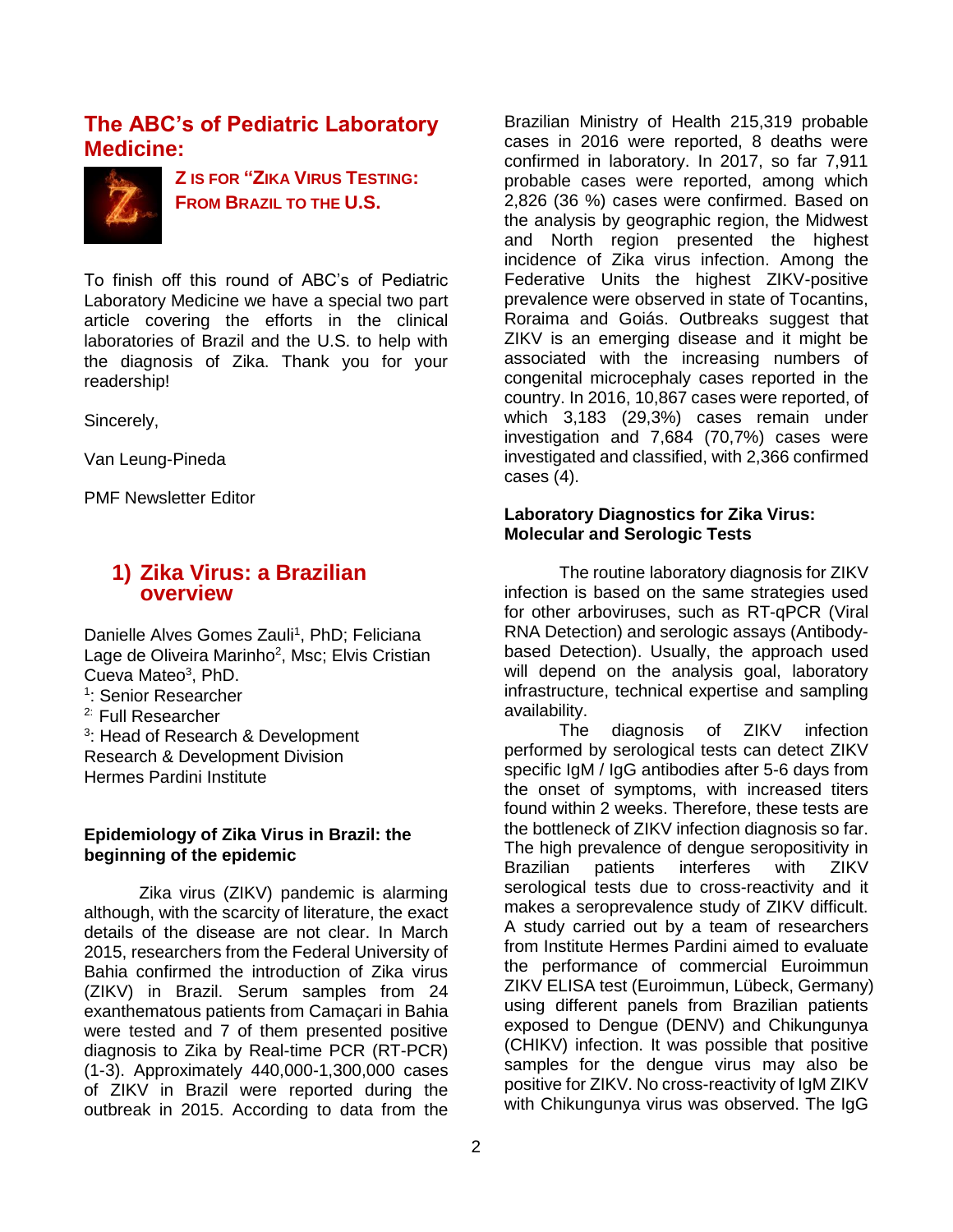<span id="page-2-0"></span>positive samples for DENV and CHIKV may be positive for ZIKV. Despite that, it was not established if this corresponded to a cross reactivity of the test or coinfection in different periods in the same individual in endemic areas. Its positivity should be evaluated in the context of other conditions, such as Epstein Barr virus infections and in malaria infection.

The molecular assays for the detection of viral RNA by real-time reverse transcriptase polymerase chain reaction (RT-qPCR) are widely used for virus detection, despite its present limitations due to low viremia in clinical samples. Nevertheless, a well-designed RTqPCR is highly specific, sensitive and will crossreact with other arbovirus and is a useful tool for detection of ZIKV in virus pandemic areas where viruses including DENV and CHIKV also occur. The reliance on the use of molecular diagnostics to rule out infection requires careful consideration. In 2015 a test for detection of ZIKV in different samples (serum, urine and semen) was implemented at the Hermes Pardini Institute.

In addition, in Brazil, point-of-care-testing methods have obtained the release certificate from ANVISA (National Health Surveillance Agency) such as Zika NS1 Ag Eco Test, Zika IgM/IgG Eco Test (Eco Diagnostica), Rapid Test NS1 Zika (Bahiafarma), Imuno Rapid Zika IgM/IgG (Wama Produtos para laboratório).

### **Zika Networks in Brazil**

Due to the rapid global emergence of ZIKV infections and the rapid increase of microcephaly cases in newborns, the development of specific networks is of great importance for the success of arbovirus control. They could help local, regional and national health authorities in understanding the dynamics of circulation and evolution of infection, which may have repercussions on future epidemics.

According to Mota et al. (5), several research centers in Brazil and other countries joined forces in an attempt to understand the biology of this virus, to develop tools for the treatment of patients and to prevent infection. In São Paulo, a group of 42 laboratories, called the Zika network and coordinated by the Institute of Biomedical Sciences (ICB) at USP, are working

together to better understand the behavior of ZIKV and thus improve the diagnostic methods. Another research network, coordinated by FIOCRUZ Bahia, is involved in the development of a project called ZIBRA (Zika in Brazil Real Time Analysis) which aims to genetically map ZIKV strains collected from several locations in the Northeast region. Another tool to assess the relationship between ZIKV and the host is ZIKV-CBD, developed by FIOCRUZ-Minas.

Several Brazilian institutes are now involved in the development of a vaccine against ZIKV. Bio-Manguinhos/Fiocruz is developing Zika vaccines with different partnerships and platforms by using inactivated, 17 D Yellow Fever/Zika chimeric virus in tissue culture (6). Butantan Institute has been developing an inactivated vaccine in partnership with the US Bio-medical Advanced Research and Development Authority (Barda). Another study from a collaboration between Harvard University and the University of São Paulo has shown that a single immunization of a plasmid DNA vaccine or a purified inactivated virus vaccine provides complete protection in susceptible mice against challenge with a ZIKV outbreak strain from Northeast Brazil (7). Finally, the University of Pittsburgh in collaboration with the Fiocruz/Aggeu Magalhães Research Centre is now developing a Zika vaccine using a new version of LAMP technology under the sponsorship of the Cura Zika programme (8).

#### **References:**

- 1. Barzon L.; Trevisan M.; Sinigaglia A.; Lavezzo E.; Palu G. 2016. Zika virus: from pathogenesis to disease control. FEMS Microb Letters. 363: 1-17.
- 2. Calvet G. A.; Santos F. B.; Sequeira P. C. 2016. Zika virus infection: epidemiology, clinical manifestations and diagnosis. Curr Opin. 29: 459-464.
- 3. Peterson L. R.; Jamieson D.J.; Powers A. M.; Honein M. A. 2016. Zika virus. New Eng J Med. 1-12.
- 4. Brazilian Ministry of Health, 2017: [http://portalsaude.saude.gov.br/index.ph](http://portalsaude.saude.gov.br/index.php/situacao-epidemiologica-dados-zika) [p/situacao-epidemiologica-dados-zika](http://portalsaude.saude.gov.br/index.php/situacao-epidemiologica-dados-zika)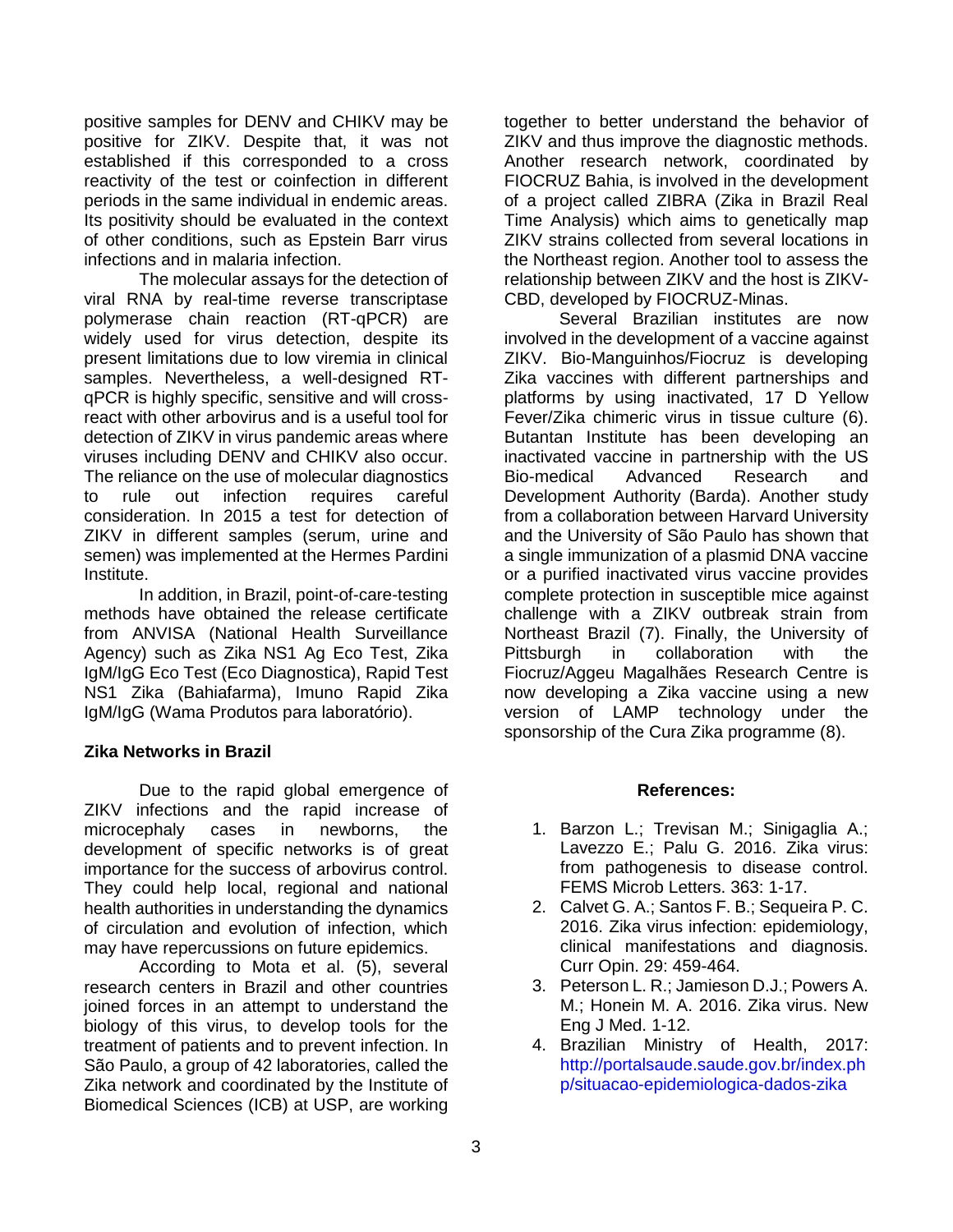- 5. Mota M. T. O.; Terzian A. C.; Silva M. L. C. R.; Estofolete C.; Nogueira M. L. 2016. Mosquito-transmitted viruses-the great Brazilian challenge. Braz J Microb. 475: 38-50.
- 6. Bonaldo M. C.; Sequeira P. C.; Galler R.; 014. The yellow fever 17D vírus as a platform for new live attenuated vaccines. Hum Vacc Immun 10: 1256-1265.
- 7. Larocca R. A.; Abbink P.; Peron J. P. S. et al. 2016. Vaccine protection against Zika vírus from Brazil. Nature. 536: 474- 478.
- 8. Possas C.; Brasil P. Marzochi M. C. A.; et al. 2017. Zika puzzle in Brazil: peculiar conditions of viral introduction and dissemination-A Review. 112: 319-327.

## **2) Zika Virus: an overview from the U.S.**

Matthew Feldhammer PhD. Department of Pathology and Laboratory Medicine. Emory **University** 

### **Introduction:**

 $\overline{a}$ 

Today, Zika virus is recognized the world over, but it was only 14 months ago that the World Health Organization declared the virus a public health emergency. This action brought the little know Zika virus and its' vector, the *Aedes aegypti* mosquito onto the cover of time magazine (May 16, 2016) and into the lexicon of every household in America. The initial fears of this newly re-discovered threat spread quickly as word of the virus and links with serious birth defects were emerging rapidly from the endemic regions of Brazil that were the most affected. A little over a year later we have learned a great deal about the Zika virus, how it is spread, and the potential effects of vertical transmission on fetal brain development. The response to this

epidemic from a public health perspective has shown the ability of governments, private and public health concerns to work together to battle the spread of the virus. Rapid and accurate diagnostics have been developed and deployed under the emergency use authorizations (EUA) mechanism of the Food and Drug Agency throughout the United States. With the growing availability of testing in academic centers, researchers have been able to enroll patients in a variety of clinical trials in attempts to learn as much as possible about the virus. Currently almost a dozen vaccine formulations are in various stages of development and testing.

### **Zika Outcomes in the US:**

In contrast, to Central America, South America, and Puerto Rico where there is currently active transmission of the virus, the majority of confirmed Zika cases in the continental United States are travel acquired. The latest statistics (May 3rd, 2017) from the Centers for Disease Control (1) confirms 5,274 cases reported, among which 4,973 (94%) were acquired in travelers returning from endemic areas. The two areas in the United States that had confirmed cases of local transmission were Brownsville, Texas (6 cases) and several small communities in the greater Miami-Dade County region (218 cases). There were an additional 77 cases acquired through other routes: Sexual transmission (46), congenital infection (29), laboratory transmission (1), and unknown person-to-person (1). These figures are a stark contrast to the situation in Puerto Rico where 99% of cases (36,574 total) are due to local transmission. With respect to outcomes, of 1,409 reported infections in pregnant woman, there were 58 instances (4%) of newborns with birth defects<sup>1</sup> and 8 instances  $(0.6%)$  of pregnancy loss attributed to Zika infection. Current evidence indicates that the highest risk period for microcephaly is during the first trimester (0.88%- 13.2%) and becomes almost zero in the second

## https://www.cdc.gov/zika/geo/pregnancyoutcomes.html

 $1$ Birth defects include brain abnormalities with and without microcephaly, for a complete list please refer to: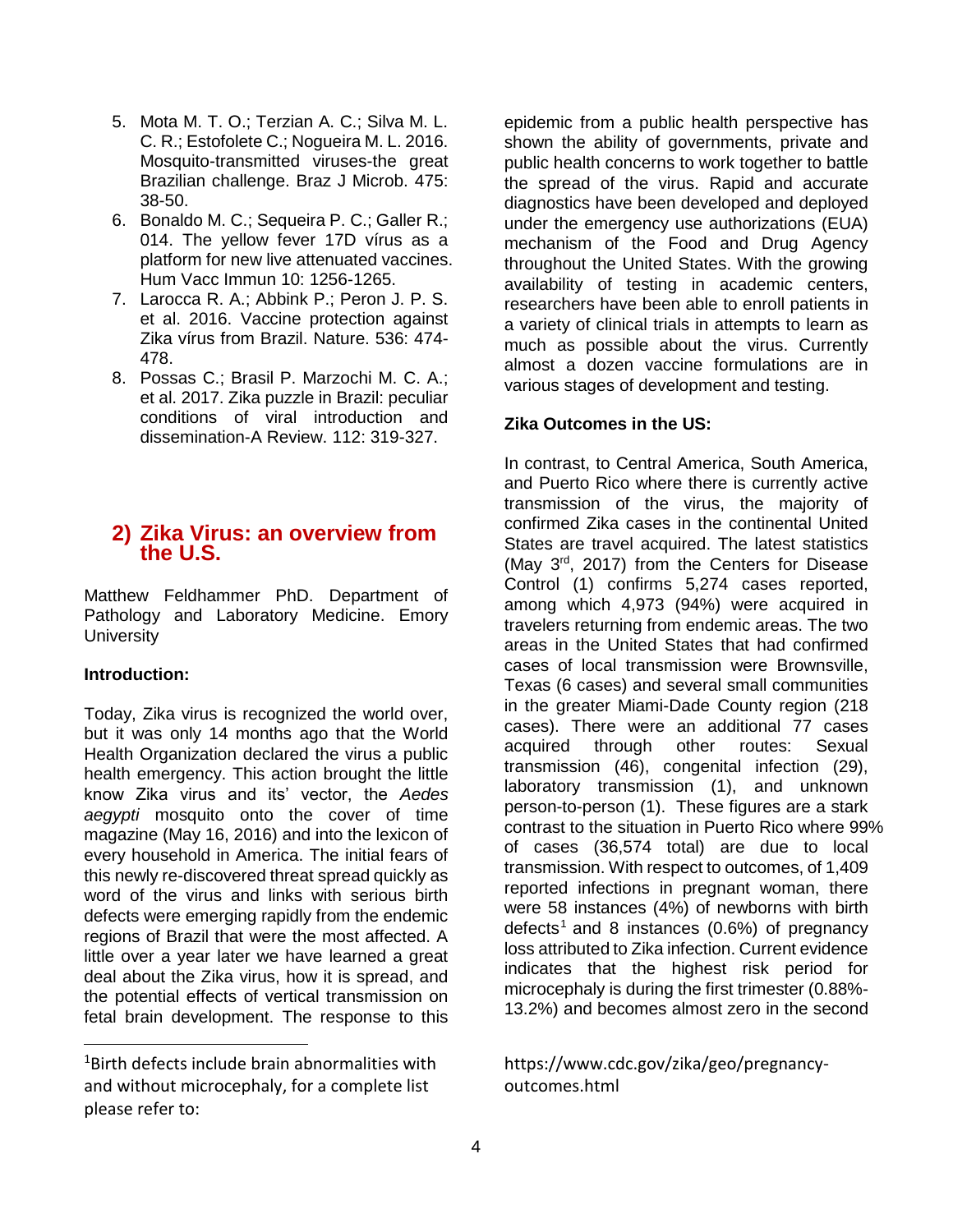and third trimester (2). While the majority of attention has focused on the link between Zika and microcephaly there are large numbers of cases of Guillain-Barré syndrome being reported in regions with active Zika transmission. Currently the CDC is reporting 65 patients with Zika linked Guillain-Barré syndrome in the United States and Puerto Rico. Interestingly, new research indicates that previous flavivirus exposure (dengue, chikungunya etc.) can enhance Zika virus pathogenesis (3). We have seen evidence of this in our laboratory specifically with regards to prolonged viremia in patients with previous flavivirus exposures (unpublished observation).

## **Zika Virus Testing:**

Prior to the current Zika epidemic, diagnostic testing was only available through the CDC and a small number of state public health laboratories. Testing is either PCR based in order to identify acute infections or serology based for patients with an exposure outside the acute infection window. In order to respond to the growing need for accurate and rapid diagnostic testing academic hospital laboratories and *in vitro* diagnostic manufacturers worked diligently to develop and validate suitable methods. Testing was and is still available through the CDC and a small number of state public health labs but the turnaround time for some of the tests during peak mosquito season last summer was up to 4-5 weeks in some areas. In order to rapidly respond to the public health emergency the FDA granted an Emergency Use Authorization (EUA) for Zika testing. The initial EUA covered the CDC's PCR Trioplex assay, designed to detect Zika, Dengue, and Chikungunya in acutely infected individuals. Additionally, the EUA covered the CDC's Zika MAC-ELISA for detection of IgM antibodies to Zika virus. Since the initial roll out of the EUA several *in vitro* diagnostics companies as well as reference labs have had their Zika assays approved. Initially, PCR testing was conducted

 $\overline{a}$ 

in serum or plasma for acutely infected patients (7 days post symptom onset) as they were considered to be the most robust matrix platforms. Shortly after the issuance of the EUA newer testing guidelines were issued which drew upon emerging evidence and advocated for the testing of urine in addition to serum or plasma as it could possibly extend the detection window out to 14 days in acute cases (Interim Guidance for Zika Virus Testing of Urine — United States, 2016). More recently several groups have published evidence to suggest that whole blood may allow for the longest detection window  $2$  (4). Similar observations have been reported for West Nile Virus, which like the Zika virus, is a member of the flavivirus genus (5). The authors hypothesize that similar to West Nile, Zika Virus can attach to glycoproteins on the surface of red blood cells, which allows for the prolonged detection of virus after it wanes from the plasma or serum fractions. Under the direction of the NIAID teams from multiple academic centers including our own are participating in studies to investigate the viral reservoirs within the body and how long they persist.

## **Vaccine Development**:

Currently the NIAID is pursuing several different vaccine development strategies in order to counter the spread of Zika. These vaccines in large part have been based on the successful vaccine strategies approved for other flaviviruses including Japanese encephalitis and West Nile viruses. A thorough review of the numerous vaccine candidates being pursued is beyond the scope of this article, but briefly, the overall strategies currently either in development or clinical trials include: 1) a NIAID developed DNA based vaccine currently in phase 2 clinical trials in endemic regions throughout South America. 2) A purified and inactivated version of the virus developed by Walter Reed and currently in phase 1 clinical trials. 3) A liveattenuated version of the virus which is scheduled to begin testing at Johns Hopkins

<sup>&</sup>lt;sup>2</sup>For the latest guidelines and testing algorithms please refer to the CDC's Zika testing website

[https://www.cdc.gov/zika/hc](https://www.cdc.gov/zika/hc-providers/testing-for-zikavirus.html)[providers/testing-for-zikavirus.html](https://www.cdc.gov/zika/hc-providers/testing-for-zikavirus.html)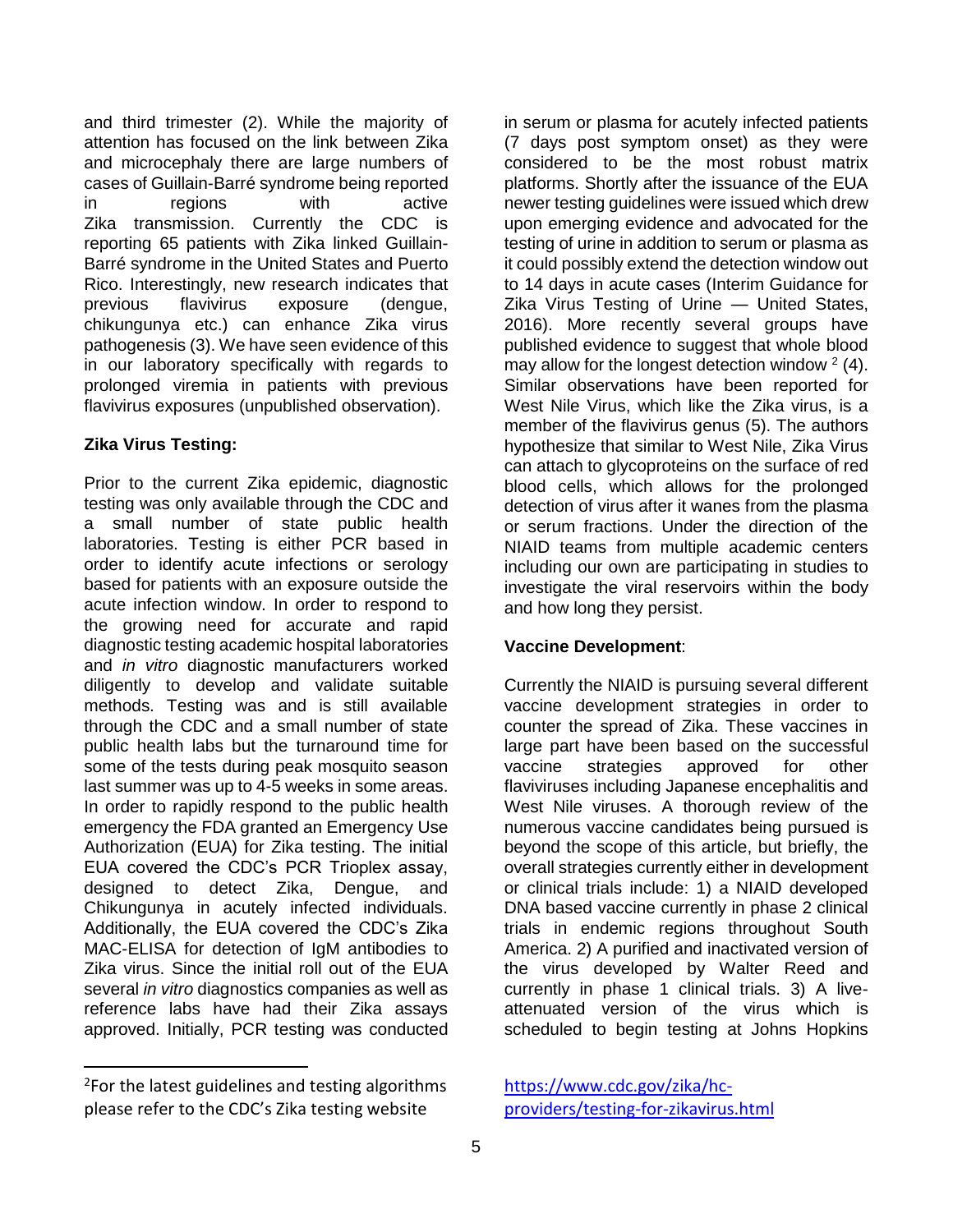<span id="page-5-0"></span>later this year. 4) Several investigational mRNA based platforms are in various stages of development and/or phase 1 trials and have shown very promising pre-clinical results in animal models (6). As this summer's mosquito season approaches laboratories have already begun to see a renewed increase for Zika testing which only further highlights the growing need to continue to invest in Zika research, vaccines and diagnostics.

#### **References**

- 1. CDC. (2017).
- 2. Johansson, M. A., Mier-y-Teran-Romero, L., Reefhuis, J., Gilboa, S. M., and Hills, S. L. (2016) Zika and the Risk of Microcephaly. *The New England journal of medicine* 375, 1-4
- 3. Bardina, S. V., and Bunduc, P. (2017) Enhancement of Zika virus pathogenesis by preexisting antiflavivirus immunity. *Science (New York, N.Y.)* 356, 175-180
- 4. Murray, K. O., Gorchakov, R., Carlson, A. R., Berry, R., Lai, L., Natrajan, M., Garcia, M. N., Correa, A., Patel, S. M., Aagaard, K., and Mulligan, M. J. (2017) Prolonged Detection of Zika Virus in Vaginal Secretions and Whole Blood. *Emerging infectious diseases* 23, 99-101
- 5. Rios, M., Daniel, S., Chancey, C., Hewlett, I. K., and Stramer, S. L. (2007) West Nile virus adheres to human red blood cells in whole blood. *Clinical infectious diseases : an official publication of the Infectious Diseases Society of America* 45, 181-186
- 6. Pardi, N., Hogan, M. J., Pelc, R. S., Muramatsu, H., Andersen, H., DeMaso, C. R., Dowd, K. A., Sutherland, L. L., Scearce, R. M., Parks, R., Wagner, W., Granados, A., Greenhouse, J., Walker, M., Willis, E., Yu, J. S., McGee, C. E., Sempowski, G. D., Mui, B. L., Tam, Y. K., Huang, Y. J., Vanlandingham, D., Holmes, V. M., Balachandran, H., Sahu, S., Lifton, M., Higgs, S., Hensley, S. E., Madden, T. D., Hope, M. J., Kariko, K., Santra, S., Graham, B. S., Lewis, M. G., Pierson, T. C., Haynes, B. F., and Weissman, D. (2017) Zika virus

protection by a single low-dose nucleoside-modified mRNA vaccination. *Nature* 543, 248-251

## **Excerpts from the Literature**



**Kelly Doyle**, PhD, DABCC, FACB Clinical Chemist, Intermountain Healthcare, Salt Lake City, UT, USA

#### **Is This Drug Screen Really Negative? Special Investigation of Drug Screening in Pediatrics**

Amy L. Pyle-Eilola, David J. Thornton, Hannah L. Hays, and Marcel J. Casavant. JALM Jan 2017, 1 (4) 437-440.

The CDC Morbidity and Mortality Report August 2016, indicates that the incidence of neonatal abstinence syndrome increased drastically between 1999 and 2013 from a high of 3.6 per 1,000 births (Vermont) in 1999 to 33.4 per 1,000 births (West Virginia) in 2013 [1]! Now in 2017, NAS remains a significant concern as well as the increased incidence of young children visiting emergency departments due to intentional and unintentional prescription and illicit drug ingestion.

A case study shared in The Journal of Applied Laboratory Medicine January 2017 by Pyle-Eilola et al., highlights the significant risk of using conventional cutoff concentrations in urine drug screens for pediatric patients [2]. The case describes a drug-induced hypoxemia event in three-month old male where preliminary drug screen by conventional qualitative immunoassay was negative (raw result 161 ng/mL, cutoff 300 ng/mL) yet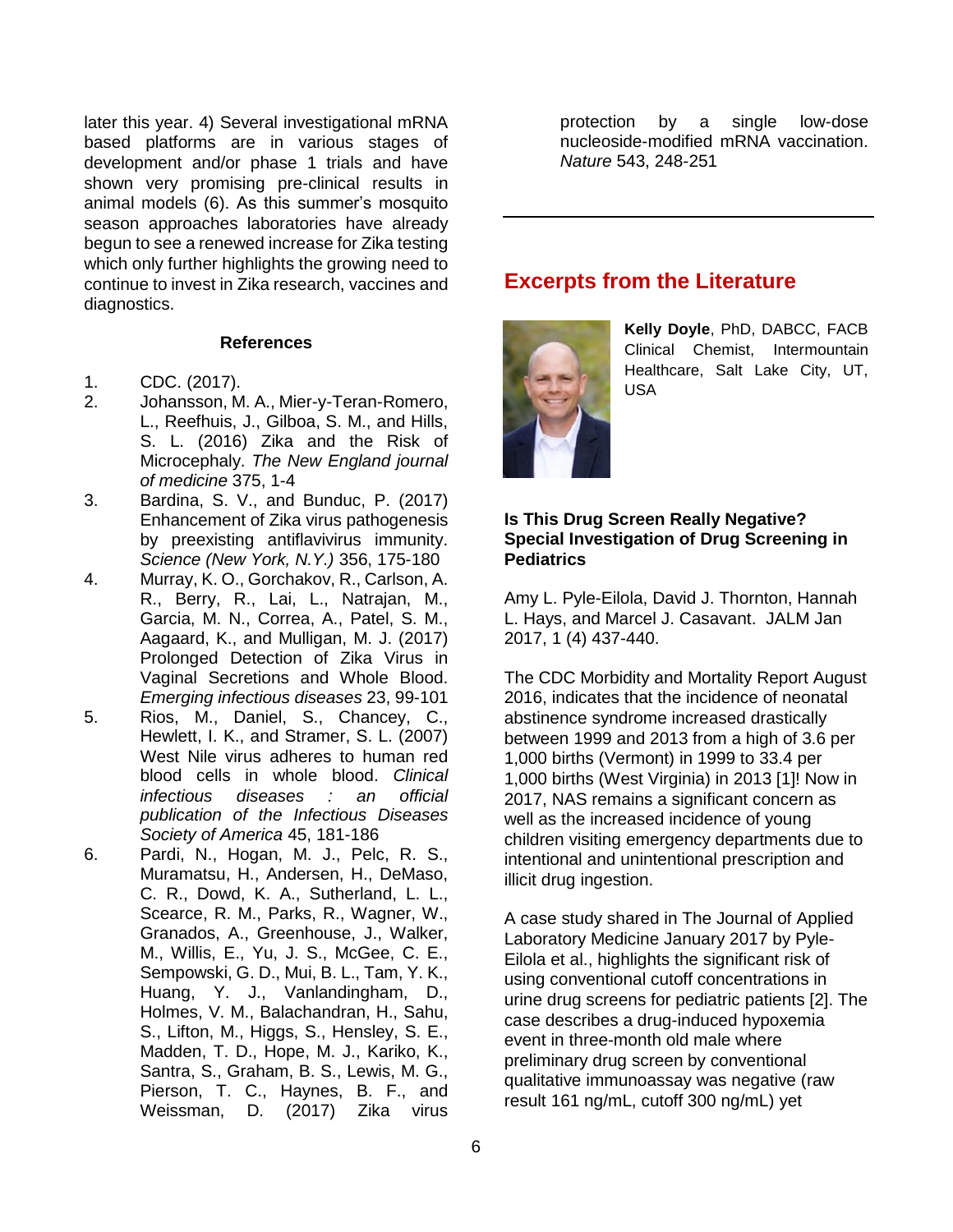confirmatory testing was positive for morphine and heroin.

In conjunction with CDC data, this case study underscores the collective need to have methods in place that allow clinicians to readily and confidently detect drug exposure in pediatric patients. Additionally, state laws and the federal Comprehensive Addiction and Recovery Act of 2016 require practitioners to report exposures for appropriate intervention by child protective services.

The authors provide a number of references which support lowering cutoffs for pediatric patients to improve clinical outcomes. At the advice of the authors, we decided to do a retrospective analysis of pediatric drug screens performed across our institution in children 0-12 years of age. Specifically, we looked for instances where the immunoassay raw value was just below the cutoff concentration in each of our 9 immunoassays that we routinely use. Correlation of the lab data with the patient clinical history demonstrated a number of events where we felt the negatively reported immunoassay result was a false negative. Currently, we are discussing alternative approaches with our neonatologists and pediatric ED teams to mitigate these false negatives from happening in the future.

A few suggestions in the manuscript offer ideas on how to approach alternative cutoffs in pediatric patients. Establishing an "indeterminate" range that is between the manufacturer cutoff and a precise point on the validated AMR of the assay may be a great approach as this result could alert a physician that confirmation testing is suggested or it could be readily built into LIS logic to reflex those specimens to confirmation testing.

Clearly, false negatives are as unacceptable as false positives in children. Physicians order drug screens as clinically indicated and conventional screen cutoffs are not likely sensitive enough to correlate with clinical presentation in this demographic. The authors should be applauded for drawing attention to

this matter and for making suggestions on how to improve practice.

#### **References:**

- 1. Ko JY, Patrick SW, Tong VT, Patel R, Lind JN, Barfield WD. Incidence of Neonatal Abstinence Syndrome — 28 States, 1999–2013. MMWR Morb Mortal Wkly Rep 2016;65:799–802. DOI: [http://dx.doi.org/10.15585/mmwr.mm653](http://dx.doi.org/10.15585/mmwr.mm6531a2) [1a2](http://dx.doi.org/10.15585/mmwr.mm6531a2)
- 2. Pyle-Eilola AL, Thornton DJ, Hays HL, Casavant MJ. The Journal of Applied Laboratory Medicine: An AACC Publication Jan 2017, 1 (4) 437-440; DOI: 10.1373/jalm.2016.021162

## **Excerpts from the Literature**



**Brenda Suh-Lailam**, PhD, DABCC, FACB, Assistant Director, Clinical Chemistry and Mass Spectrometry, Ann & Robert H. Lurie Children's Hospital of Chicago. Assistant Professor of Pathology, Northwestern University Feinberg School of Medicine, Chicago, IL, USA

#### **Diagnosis of Cystic Fibrosis: Consensus Guidelines from the Cystic Fibrosis Foundation**

Farrell PM, White TB, Ren CL, Hempstead SE, Accurso F, Derichs N, Howenstine M, McColley SA, Rock M, Rosenfeld M, Sermet-Gaudelus I, Southern KW, Marshall BC, Sosnay PR. J Pediatr. 2017 Feb;181S:S4-S15.

Cystic fibrosis (CF) is the most common lethal genetic disease within the Caucasian population, affecting approximately 1 in 4000 newborns in the United States. CF is a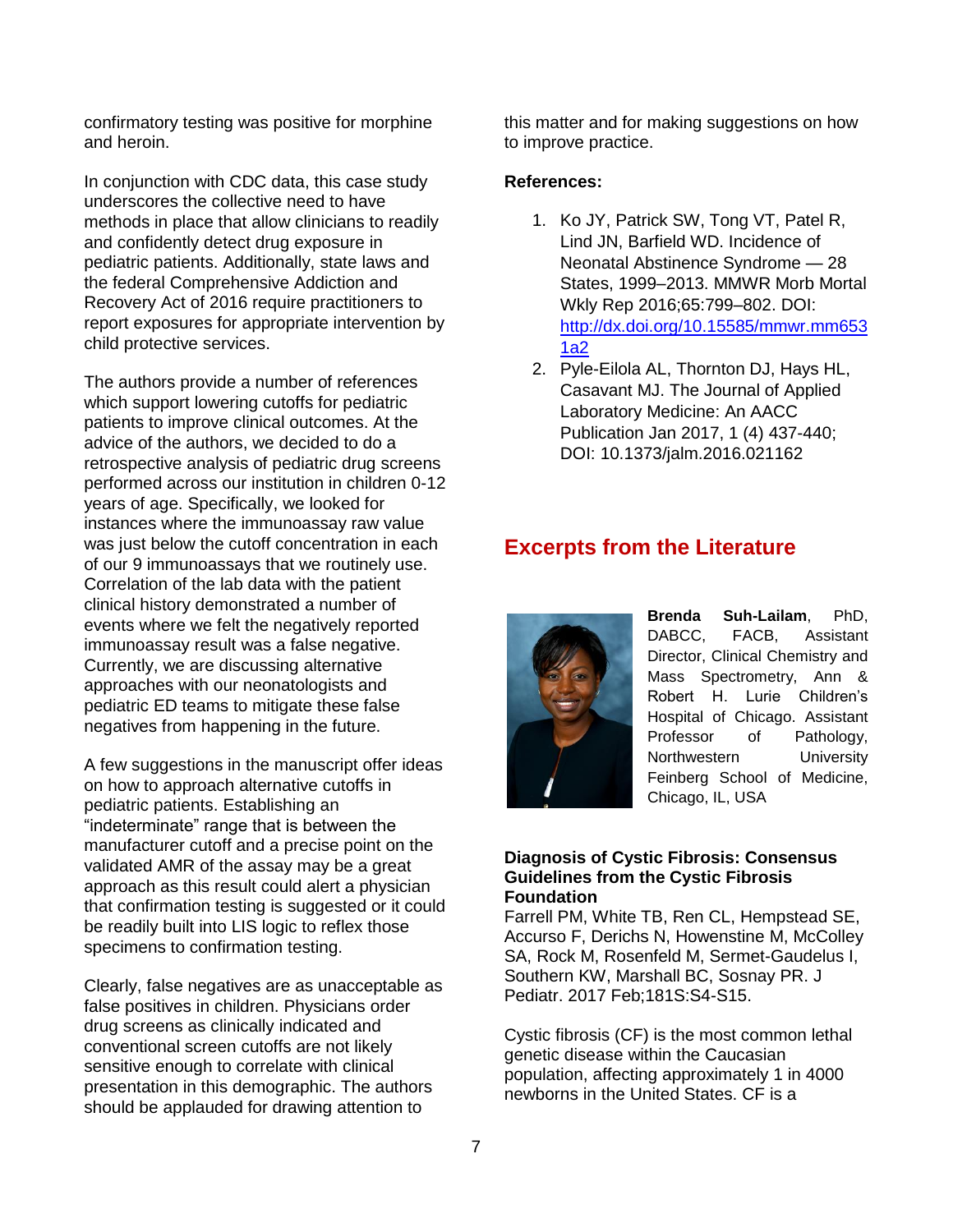progressive, multisystem disorder that causes persistent lung infections and limits the patient's ability to breathe. CF is caused by mutations in the gene for the CF transmembrane conductance regulator (CFTR), which encodes an ion channel protein. To date, over 2000 mutations have been linked to CF.

Newborn screening (NBS) for cystic fibrosis was not universally done in the US until recently in 2010 when it was implemented by all 50 states plus the District of Columbia. This, in addition to laboratory advances and international collection of CF clinical data, has led to a significant increase in the amount of phenotypic and genotypic information on CF which has greatly enhanced the interpretation of CF status in many patients. With the growth of information on CF, the goal of this publication was to revise the 2008 CF Foundation diagnostic guidelines, harmonizing terminology and diagnostic criteria with the European CF Society (ECFS). One of the things the international committee convened by the CF Foundation did was to take a critical look at the reference intervals for sweat chloride which is the diagnostic test for CF and made changes based on the available new data. Laboratorians should be aware of the new consensus guidelines as these affect laboratory reporting of test results.

Some of the main take-aways for laboratory professionals are shown on the following table (summary from the publication and laboratory sweat chloride procedures):

| 2008 Guidelines                                                                                                                                       | <b>New Consensus</b><br><b>Guidelines</b>                                                                                      |
|-------------------------------------------------------------------------------------------------------------------------------------------------------|--------------------------------------------------------------------------------------------------------------------------------|
| The term<br>"borderline" is<br>used to<br>describe sweat<br>chloride results<br>in the range 30-<br>59 (for $\leq 6$<br>months old)<br>and 40-59 (for | The term<br>"intermediate" is<br>used to describe<br>sweat chloride<br>results in the<br>range 30-59<br>mmol/L for all<br>ages |

|    | >6 months old)<br>mmol/L                                                                                         |                                                                                                                                         |
|----|------------------------------------------------------------------------------------------------------------------|-----------------------------------------------------------------------------------------------------------------------------------------|
|    | <b>Different</b><br>reference<br>intervals for<br>ages $\geq 6$<br>months:                                       | Same reference<br>intervals for all<br>ages:                                                                                            |
|    | Sweat chloride:<br>$< 40$ mmol/L<br>was normal<br>threshold for<br>ages $\geq 6$ months<br>(exceptions<br>occur) | Sweat chloride: <<br>30 mmol/L is<br>normal threshold<br>for all ages<br>(exceptions<br>occur)                                          |
| а. | Neonates ( $\leq 6$                                                                                              | All ages                                                                                                                                |
|    | months old)<br>Normal: 0-29                                                                                      | Normal (Cystic<br>Fibrosis unlikely):                                                                                                   |
|    | mmol/L<br>Borderline: 30-                                                                                        | 0-29 mmol/L<br>Intermediate: 30-                                                                                                        |
|    | 59 mmol/L<br>Consistent with                                                                                     | 59 mmol/L                                                                                                                               |
|    | <b>Cystic Fibrosis:</b><br>>60 mmol/L                                                                            | Indicative of<br><b>Cystic Fibrosis:</b><br>>60 mmol/L                                                                                  |
| b. | >6 months old<br>Normal: 0-39<br>mmol/L                                                                          |                                                                                                                                         |
|    | Borderline: 40-<br>59 mmol/L                                                                                     |                                                                                                                                         |
|    | <b>Consistent with</b><br><b>Cystic Fibrosis:</b><br>>60 mmol/L                                                  |                                                                                                                                         |
|    | <b>CFTR</b><br>mutations: Used                                                                                   | <b>CFTR</b> mutations:<br>use CFTR2                                                                                                     |
|    | <b>ACMG/ACOG</b>                                                                                                 | mutation list, with                                                                                                                     |
|    | panel of 23<br>mutations                                                                                         | guidelines given<br>for mutations not                                                                                                   |
|    |                                                                                                                  | included in<br>CFTR2                                                                                                                    |
|    | Presumptive<br>diagnosis of CF<br>not addressed                                                                  | Presumptive<br>diagnosis of CF:<br>can be made<br>(positive NBS and<br>2 CF mutations or<br>signs and<br>symptoms of CF;<br>or meconium |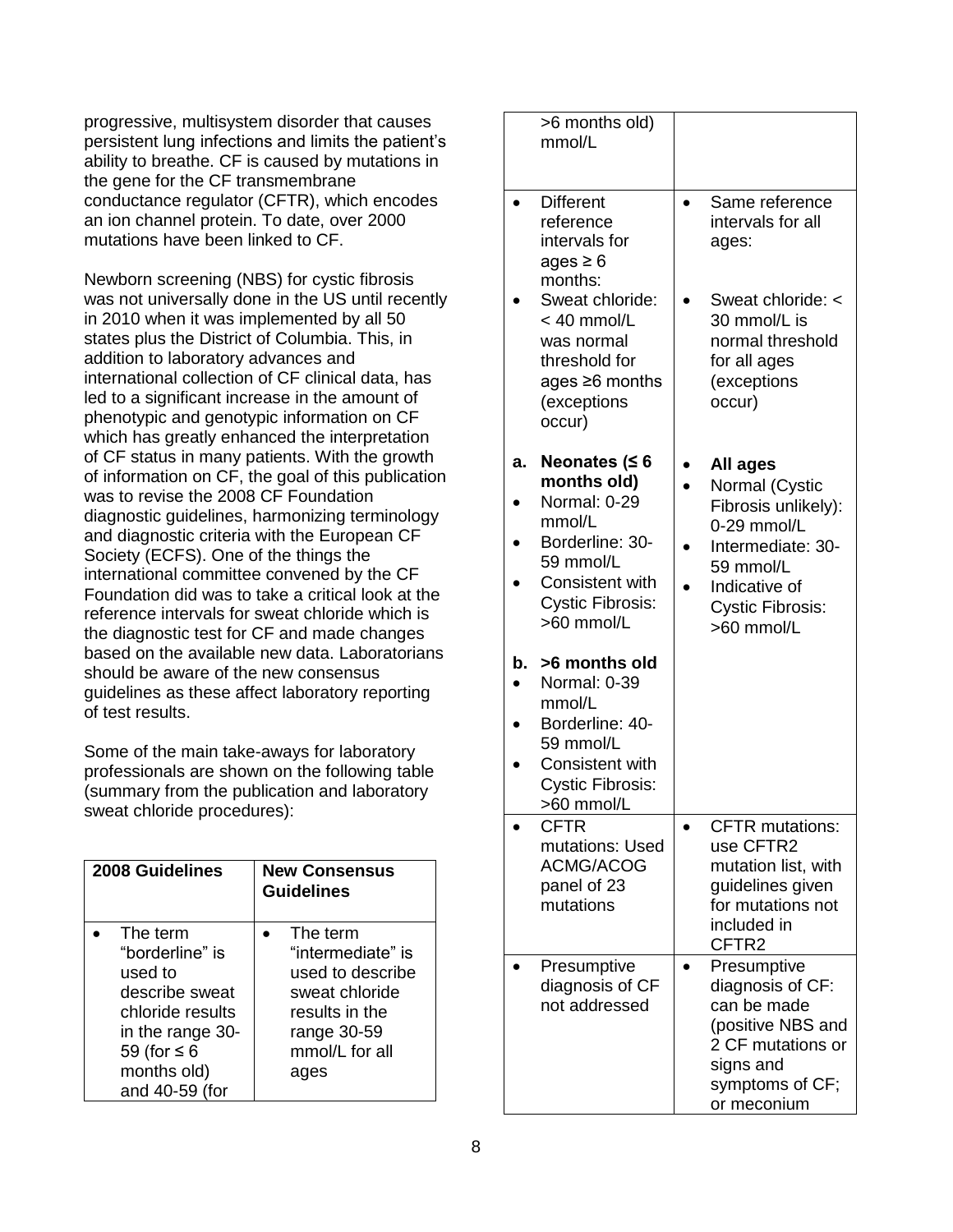<span id="page-8-0"></span>

|                 | ileus) and<br>treatment started;<br>diagnosis must<br>be confirmed with<br>a sweat test |
|-----------------|-----------------------------------------------------------------------------------------|
| Genetic         | Genetic analysis:                                                                       |
| analysis:       | recommended in                                                                          |
| recommended if  | addition to that                                                                        |
| not part of NBS | done during NBS                                                                         |

# **2017 AACC Annual Scientific Meeting and Clinical Lab Expo: PMF Sessions of Interest and Meeting Highlights**

**JULY 30-AUGUST 3, 2017 IN SAN DIEGO, CALIFORNIA**

# Sunday, July 30<sup>th</sup>

Opening Plenary:

Jennifer Doudna, PhD

CRISPR Biology, Technology & Ethics: The Future of Genome Engineering.11001.

## Monday, July 31<sup>st</sup>

Plenary Session:

Teresa Woodruff, PhD

Oncofertility: From Bench to Bedside to Babies. 12001.

### Brown Bag Sessions:

Critically High Ammonia in an Adolescent: Review of a Clinical Case Study from the Clinical Chemistry Journal. 42103 & 52203.

Anti-Mullerian Hormone (AMH): An Emerging Biomarker for the Assessment of Reproductive Funciton. 42113 & 52213.

Sensitive Estrone and Estradiol Quantitation in the Clinical Lab: Why, When and How? 42116 & 52216.

Updates in Pediatric Lipid Testing. 42121 & 52221

Short Coursers:

Anti-Mullerian Hormone from the Laboratory Perspective. 72414

# Tuesday, August 1<sup>st</sup>

Plenary Session:

Jay Shendure, MD, PhD

Beyond Sequencing: New Frontiers in Genomics. 13001.

### Brown Bag Sessions:

Laboratory Assessment of Pediatric Metabolic Syndrome. 43108 & 53208.

Small Blood Samples, Challenges for the Lab. 43122 & 53222.

#### **Short Coursers:**

Multi-Marker Testing Strategies in Women's Health. 73102.

## Wednesday, August 2<sup>nd</sup>

### Brown Bag Session:

Thyroid Function and Laboratory Assessment of Thyroid Disease. 44101 & 54201.

Innovative Applications in the Work-up of Primary Aldosteronism: Assays and Diagnostic Management Teams. 44102 & 54202.

Afternoon Symposia : **Developed with the Pediatric Maternal Fetal Medicine Division**

**Current Practices and New Innovations in Newborn Screening. 34215.**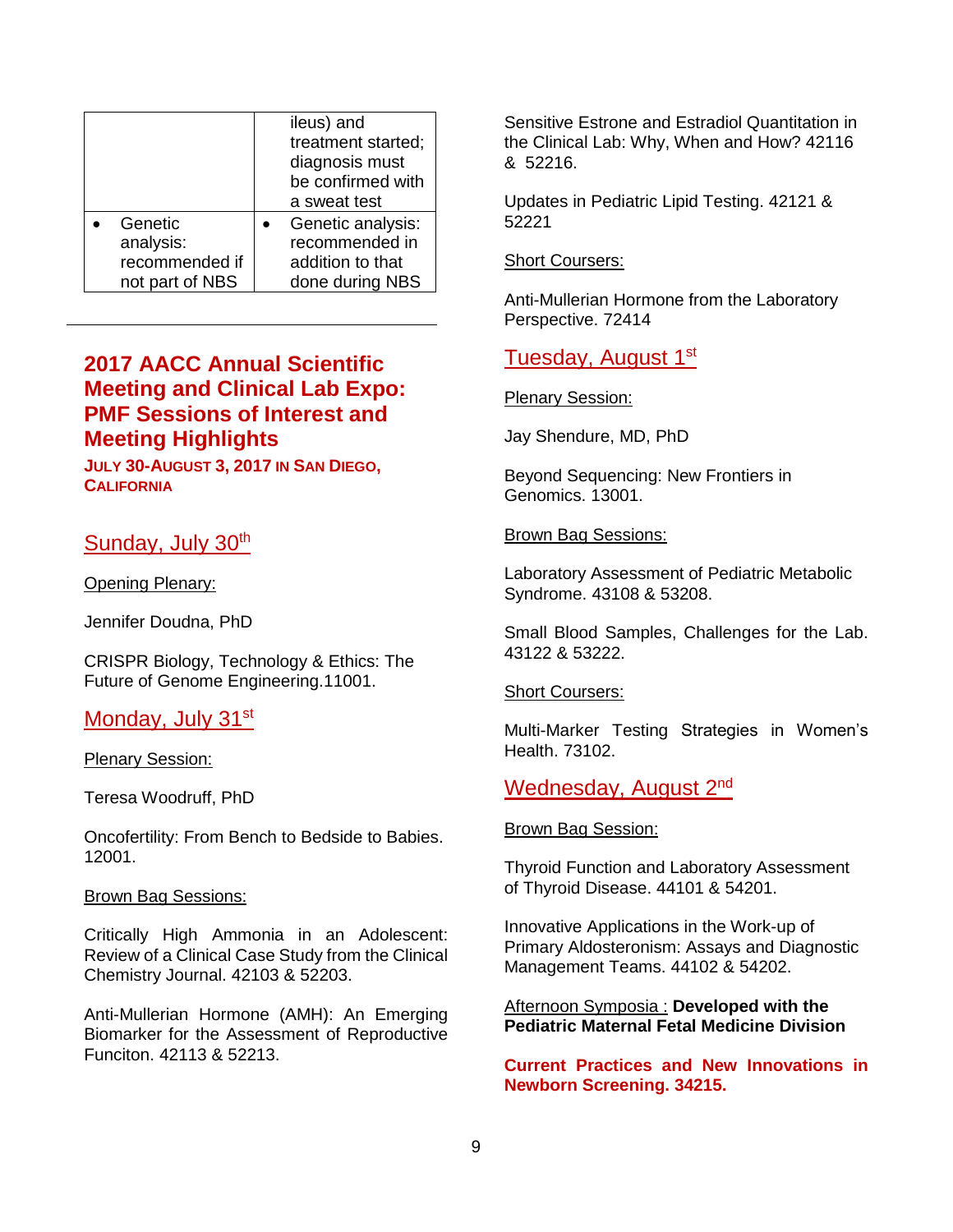<span id="page-9-0"></span>Newborn screening is a fast-changing field requiring screening programs, clinical labs, birthing centers and clinicians to stay informed. At the AACC meeting in San Diego this summer, the PMF division along with CLSI and CDC will sponsor a Wednesday afternoon symposium that addresses a number of challenges from sample collection to patient treatment. These challenges will be discussed in light of CLSI guidance documents (Dr Ron Whitley), CDC's national quality management efforts (Dr Carla Cuthbert), global interpretive tools (Dr Piero Rinaldo), the lab's role in follow-up of screen positive results (Dr Uttam Garg), and current patient management initiatives (Dr Jennifer Gannon). Despite these challenges, with innovative technologies and better treatment options, the newborn screening system will continue to grow and improve patient outcomes.

# **Please Join Us!**

### **Event: Pediatric and Maternal-Fetal, Industry, Informatics, Clinical Translational Science, and Industry Divisions Joint Mixer**

Date: Sunday, July 30, 2017 Time: 7:30pm-9:00pm Location: Marriott Marquis San Diego Marina Hotel (Balboa Room) Relax and enjoy food and drinks in the company of your PMF colleagues!

**Event: Pediatric and Maternal-Fetal Poster Walk.** Dr. Mark Kellogg will guide through highlights in PMF research

Date: Wednesday, August 2, 2017 Time: 12:30pm-1:30pm Location: San Diego Convention Center

# **PMF Division Awardees**

Please help us congratulate the winners of this year's PMF Division Awards. The awards will be presented during the Pediatric and Maternal-Fetal, Industry, Informatics, Clinical Translational Science, and Industry Divisions Joint Mixer on **Sunday July 30, 2017 from 7:30pm-9:00pm at the Marriott Marquis San Diego Marina Hotel (Balboa Room).**

### **Best Abstract by a Student or Young Investigator:**

- **Camila Santos Nobre and Ticiane Henriques Santa Rita**, Laboratorio Sabin, Brasilia, DF, Brasil
- Title: Non-invasive fetal sex determination using cell-free fetal DNA isolated from maternal capillary blood obtained by fingertip puncture: The elimination of exogenous male DNA from the collection site is crucial

## **Best Abstract:**

- **Paris Dolph**, Laboratories Northwest/ Multicare Health System, Tacoma, WA, USA
- Title: Evaluating neonatal minimum volumes with Abbott Architect c8000 and Sysmex XN

### **Outstanding Contributions to Pediatric Materna-Fetal Laboratory Medicine:**



**Piero Rinaldo, MD, PhD,**  Professor of Laboratory Medicine and Pathology and T. Denny Sanford Professor of Pediatrics, Mayo Clinic, Rochester, Minnesota, USA